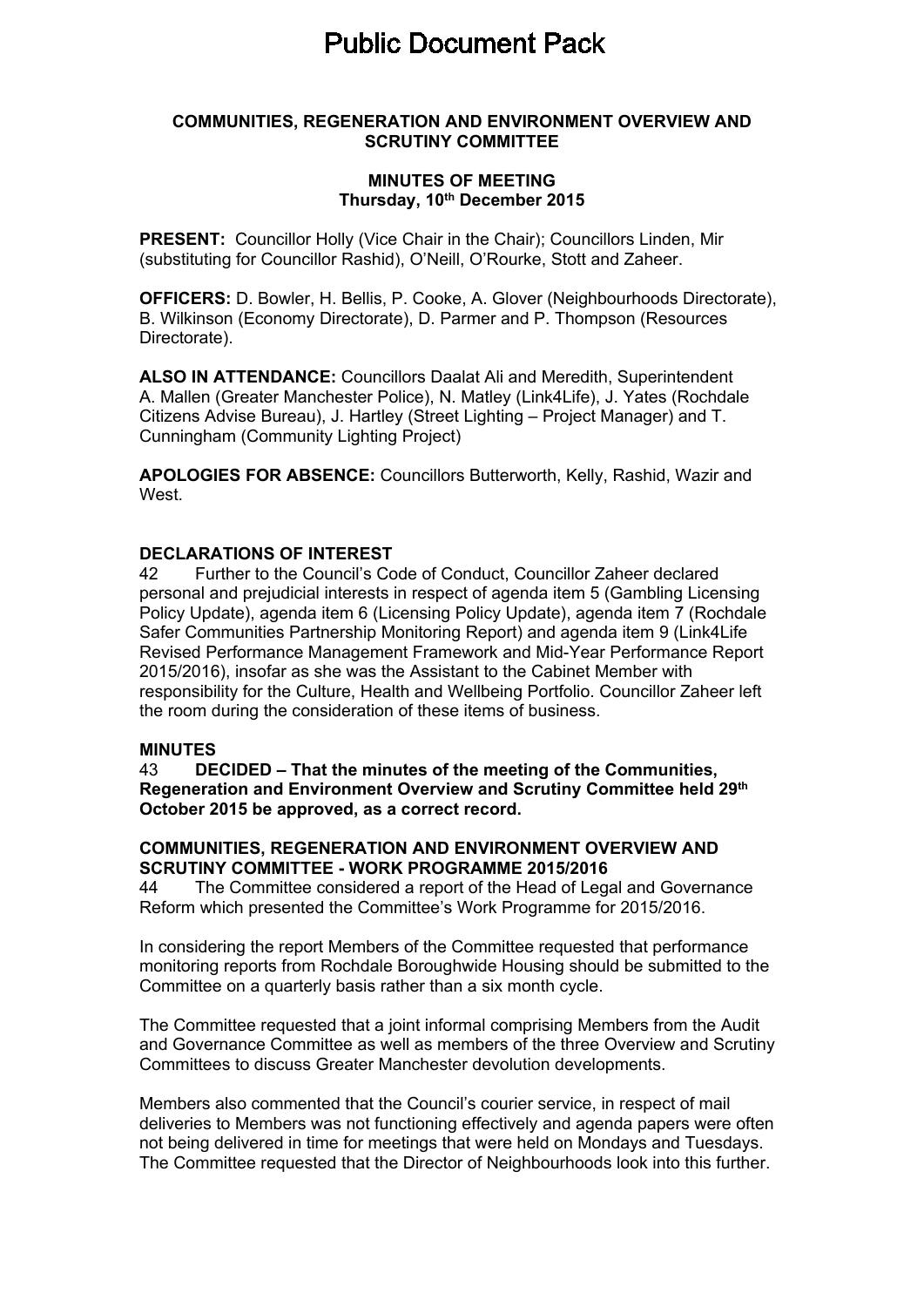Further to Minute 41 of the Committee's meeting held 29<sup>th</sup> October 2015 Members requested a further private meeting with Rochdale Development Agency officers in relation to the Town Centre East Programme, at which information will be available to Members of the Committee, in writing, to the questions which they had asked at the previous private meeting, on 16th November 2015 (notes of which were circulated). The Clerk in consultation with the Chair and Vice Chair of this Committee was requested to organise such a meeting.

## **DECIDED – That (1) the report be noted;**

**(2) the Committee requests that in future performance report submitted by Rochdale Boroughwide Housing be presented on a quarterly rather than six monthly basis;**

**(3) the necessary arrangements be made for an informal joint meeting comprising Members of the Audit and Governance Committee and of the Council's three Overview and Scrutiny Committees be convened to discuss issues appertaining to the devolution of powers to the Greater Manchester Combined Authority;**

**(4) the Director of Neighbourhoods be requested to examine issues relating to the Courier Service for the delivery of Councillor's mail;**

**(5) The Clerk in consultation with the Chair and Vice Chair of this Committee be requested to organise a further informal private meeting of Member of this Committee with Officers from Rochdale Development Agency in relation to Rochdale Town Centre East developments.**

## **LINK4LIFE REVISED PERFORMANCE FRAMEWORK AND MID YEAR PERFORMANCE REPORT 2015-16**

45 The Committee scrutinised a report of the Chief Executive of the Rochdale Boroughwide Cultural Trust which provided information relating to the performance of the Trust, trading as Link4Life, during the first six months of 2015/16 (April - September 2015). The Committee was reminded that the Council's Sport, Leisure and Cultural Services had transferred to the Rochdale Boroughwide Cultural Trust (trading as Link4Life) on the 1<sup>st</sup> April 2007 under the terms of a Partnership Agreement between the Council and the Trust. This Agreement spans 15 years (2007 – 2022) with an option to extend for a further five years.

The Trust had undertaken a review of its medium to longer term aspirations and developed a new Corporate Strategy for 2014 – 2017 as a document which articulates the Trust's strategic vision, key aims and business objectives. Supplementary to this new strategy was a revised three year Corporate Business Plan, primarily an internal document providing further detail in terms of the actions and measures designed to address identified challenges and opportunities as well as delivering the Trust's vision, aims and objectives. To further support this vision, revised service plans have been drawn up detailing key priorities and performance measures in line with revised service goals.

To underpin what the Trust does, Members were also advised that the Link4Life Board had approved a refreshed set of Core Values, which outline how the Trust will operate. These were described as 'PRIDE - in where we work and what we do", as follows: Passion, Respect, Integrity, Drive and Excellence.

Members in considering the report requested for a new management structure to be emailed and for more information to be disclosed in the next report in relation to golf club membership.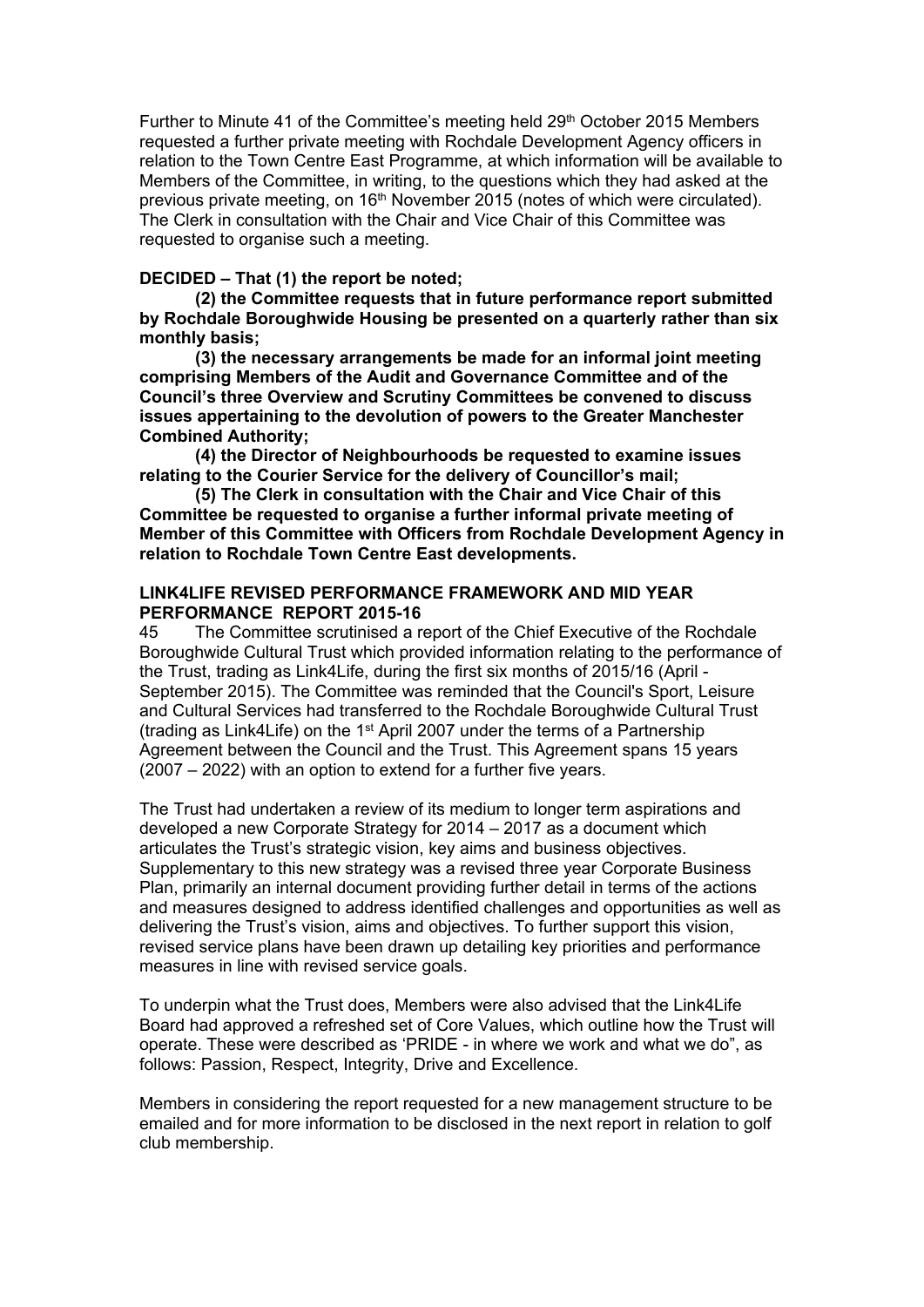The Committee asked that future Link4Life performance reports be submitted to meetings of the Committee on a quarterly rather than a six monthly basis; Members queried the emphasis on water safety lessons as well as actual swimming lessons and expressed their concerns with regard to the underperformance of schools participating in swimming lessons.

In considering the report a Member requested that the Link4Life Board re-examine its membership insofar as there was presently no representation on the Board from the Middleton Township area.

#### **DECIDED – That (1) the report be noted;**

**(2) the Chief Executive of Link4Life be requested to circulate to Members of the Committee details of the revised management structure of the Trust;**

**(3) the Committee requests that future Link4Life performance reports be submitted to meetings of the Committee on a quarterly rather than a six monthly basis;**

**(4) the Link4Life Board be requested to re-examine its membership in light of the lack of representation on its board from the Middleton Township area of the Borough.**

#### **STREET LIGHTING PFI QUARTERLY UPDATE**

46 The Committee scrutinised a report of the Director of Neighbourhoods which sought to address concerns that had been raised by Members at previous meetings of this Committee and of the former Overview and Scrutiny Committee in relation to the performance and monitoring of the Street Lighting PFI project.

The Committee were reminded that the Street Lighting PFI was a joint project with Oldham Metropolitan Borough Council. Although both PFI's were operating out of the same depot by the same Service Provider, they have separate contracts which are monitored separately.

The Street Lighting PFI was awarded to Community Lighting Partnership (Rochdale) Limited (CLP) with E.ON UK PLC acting as their Operating Sub-Contractor to deliver the service. The term of the PFI contract is for twenty five years 4th July 2011. CLP, as the Council's Service Provider, are responsible for delivering the street lighting service on behalf of the Council in all respects which includes replacement of 80% of the existing lighting stock, maintenance of all the street lighting assets, carrying out consultation with stakeholders, and dealing with customer queries and complaints. The PFI is a self-monitoring Contract and CLP are obligated to declare any failure of performance.

Members asked for a written copy of Appendix 1 to the submitted report to be circulated to them.

#### **DECIDED – That (1) the report be noted;**

**(2) a written copy of appendix 1 to the submitted report be circulated to Members of the Committee in paper form.**

#### **DISCRETIONARY CRISIS FUND 6 MONTH PERFORMANCE REPORT**

47 The Director of Neighbourhoods submitted a report which informed Members of the Discretionary Crisis Fund's performance over the first six months of 2015/16 (April – September). The Committees requested that, if possible, in future this report be submitted to the Committee on a quarterly rather than a six monthly basis.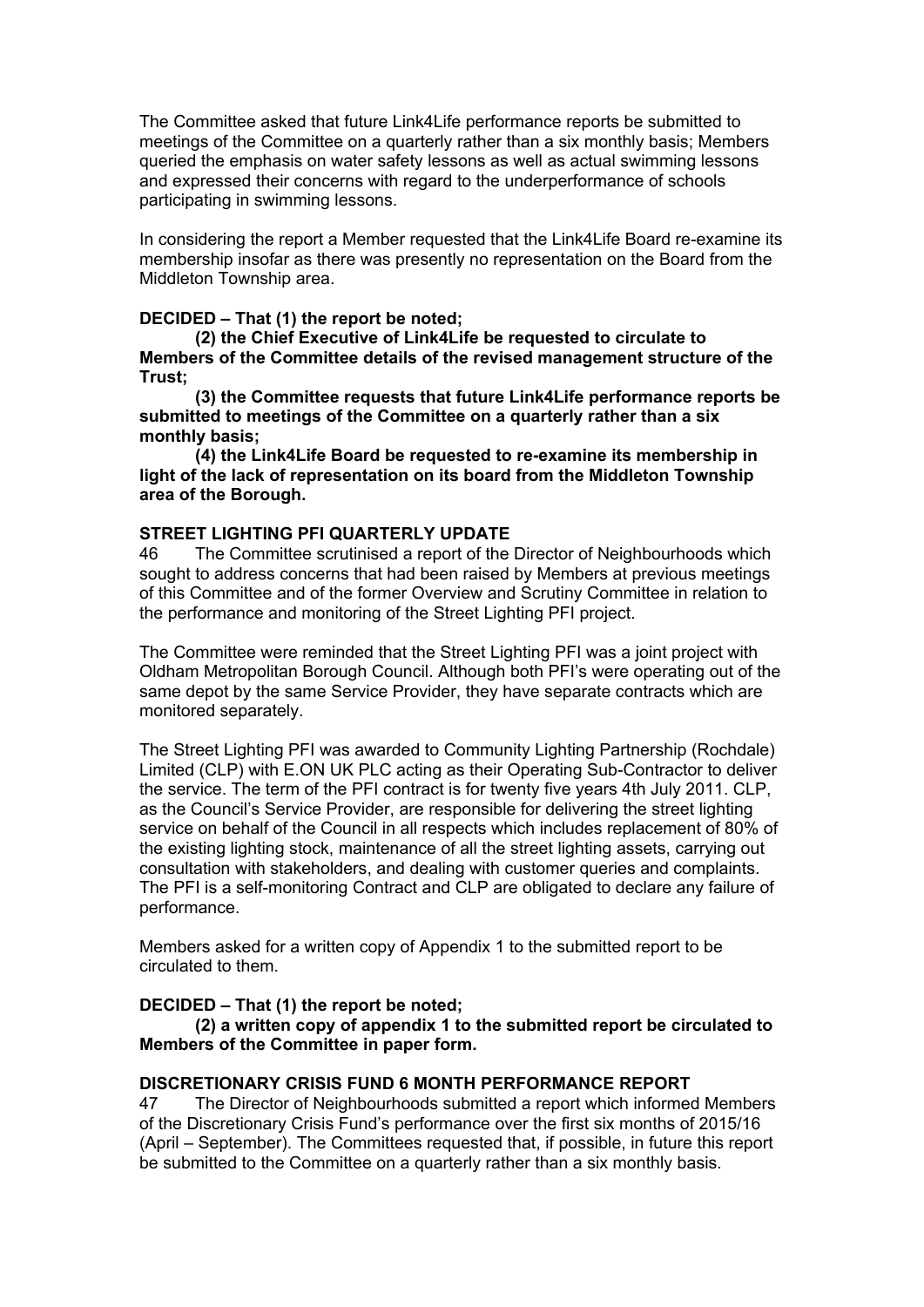The Discretionary Crisis Fund (DCF) was initially implemented in April 2013 as a result of funding and responsibility to provide a local welfare assistance scheme which was transferred from the Department of Work and Pensions scheme to the Council.

The DCF offers support to vulnerable residents who are resettling in the Borough from temporary/institutional care that may need help in acquiring essential household items. The scheme is also a final safety to provide immediate and targeted relief for members of the local community who are in the greatest need and do not have the means to resolve their own emergency situation.

Members of the Committee, in scrutinising the report, asked for similar reports in respect of quarters 3 and 4 from 2014/15 to be circulated for comparative purposes. Members also asked for further detail in future reports in relation to bond boards and asked for a summary report on how the Trussell Trust foodbank is being run, including the number of meals that were being issued to customers.

Members also commented that there had been over £1 million allocated in the available budget, however only £104,000 has been spent so far. However the Committee were advised that there would be no further funding for the Discretionary Crisis Fund from the government and that the current reserves would have to finance the Fund for the foreseeable future.

In considering the report Members requested that an informal private meeting of the Committee be convened to discuss the future operations of the Discretionary Crisis Fund and that this meeting be held early in 2016.

#### **DECIDED – That (1) the report be noted;**

**(2) similar reports, relating to the DCF, for quarters 3 and 4 2014/15 be circulated to Members of the Committee for comparative purposes;**

**(3) the Director of Neighbourhoods be requested to provide a summary report on how the Trussell Trust foodbank is being run, including the number of meals being issued to customers;**

**(4) an informal private meeting of the Committee be convened to discuss the future operations of the Discretionary Crisis Fund, and that the meeting be held early in 2016;**

**(5) future Committee reports relating to the Discretionary Crisis Fund be submitted to the Committee on a quarterly rather than a six monthly basis, if it is practically possible to do so.**

#### **GAMBLING POLICY UPDATE**

48 The Director of Public Health and Wellbeing submitted a report, for consultative purposes regarding the Council's Gambling Policy, in accordance with s349 of the Gambling Act 2005, so as to meet its statutory obligation to adopt and publish a policy by no later than 31st January 2016.

Members in considering the report commented that scratch card terminals should not be relocated at the front of the shops and this should be recommended to the Gambling Commission.

## **DECIDED – That the report be noted.**

#### **LICENSING POLICY UPDATE**

49 The Director of Public Health and Wellbeing submitted a report, for consultative purposes that would enable the Council to fulfil its statutory obligation to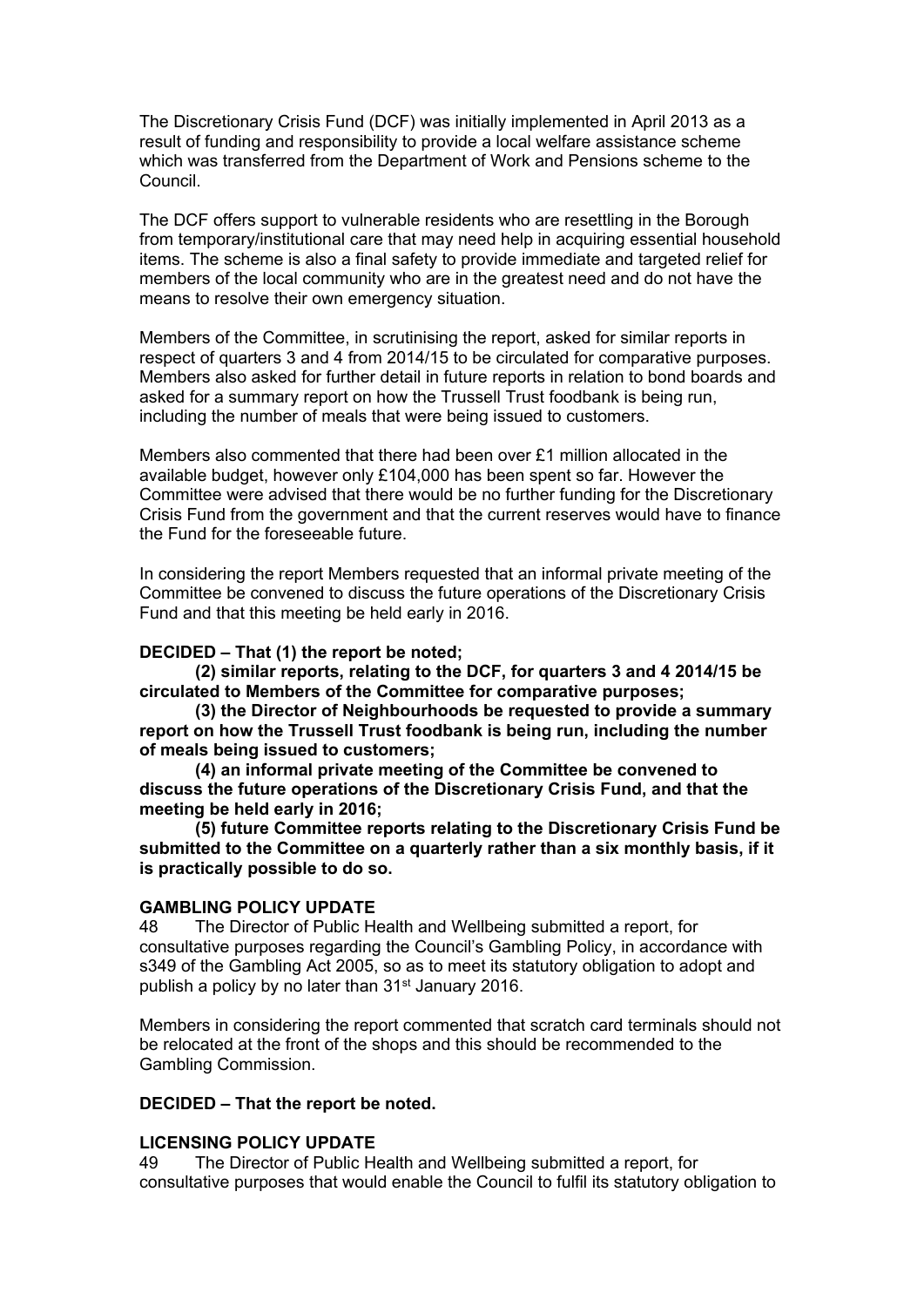adopt and publish a Licensing Policy in accordance with Section 5 of the Licensing Act 2003 before 31<sup>st</sup> January 2016.

## **DECIDED – That the report be noted.**

## **ROCHDALE SAFER COMMUNITIES PARTNERSHIP MONITORING Q2**

50 The Committee scrutinised a report of the Director of Neighbourhoods which provided Members with a summary of how the Rochdale Safer Communities Partnership (RSCP) had performed against its targets during the second quarter of 2015/2016 (July 2015 - September 2015). The report was co-presented by Superintendent Mallen (Greater Manchester Police) and Councillor Daalat Ali the Cabinet member with responsibility for the Neighbourhoods and Communities Portfolio.

The Committee were advised that the RSCP is a statutory partnership in the Borough of Rochdale with responsibility for ensuring that the Borough is a safer place. The Partnership's Plan highlighted seven strategic priorities as follows: to increase confidence and satisfaction; to reduce crime; to reduce the harm caused by drugs and alcohol; to prevent and tackle anti–social behaviour; to prevent offending (and re-offending) by children and young people; to prevent adult re-offending; to develop community cohesion. It was against these seven priorities that the Committee scrutinised the performance of the Partnership. This particular item was due to be submitted to Full Council on 20<sup>th</sup> January 2016.

In considering the report a member requested that the appropriate body of the Council or even the Partnership itself look at the body's membership insofar as there was presently no representation on the RSCP from the Middleton Township area.

Members asked for further information around measuring crime and protocols for reporting crime.

Superintendent Mallen reported that he would specifically liaise with Councillor Mir to forward to her specific information about domestic abuse within the Borough's Asian and Moslem communities. Members also commented on the need for more venues where race hate can be reported.

Members also made specific reference to Savings Proposal CC103 that was part of the Council's Saving Programme 2016/17, commenting that if this particular measure were to be implemented as planned it would, Members thought, have a detrimental effect on service provision and may even jeopardise the future delivery of a viable community safety function.

#### **DECIDED – That (1) the report be noted;**

**(2) further information clarifying measurements of crime and the protocols for reporting crime be included in future reports to the Committee;**

**(3) the Cabinet be advised of this Committee's concerns regarding the savings proposal CC103, noting that if this proposal was to be implemented as proposed it would have a detrimental effect on service provision and may even jeopardise the actual delivery of a community safety function;**

**(4) the appropriate body of the Council or even the Rochdale Safer Communities Partnership itself examine the Partnership's membership insofar as there was presently no representation on the Partnership from the Middleton Township area.**

# **EXCLUSION OF PRESS AND PUBLIC**